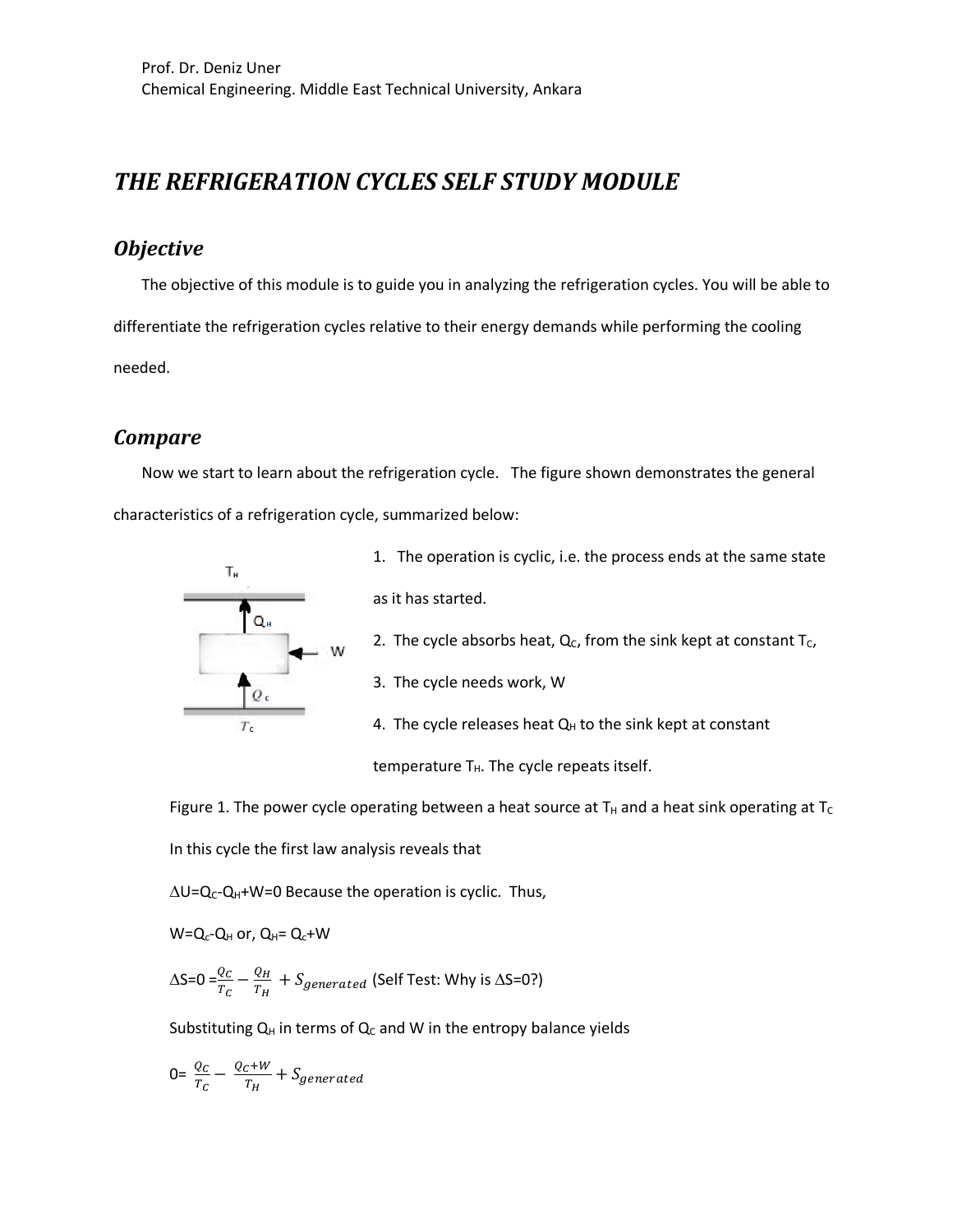If the cycle is reversible, i.e.,  $S_{gen}=0$ , we obtain a relationship between the amount of heat that we can remove from this cycle in terms of the amount of the work input and the difference between the source and the sink temperatures:

$$
Coefficient of Performance COP = \frac{Q_C}{W} = \frac{T_C}{T_H - T_C}
$$

This general characteristics of a refrigeration cycle is reflected in the hypothetical Carnot cycle, shown below. Notice that the cycle characteristics are the same. However, the cycles is operated in the opposite direction. This time, heat is absorbed at a lower temperature, and discarded at a higher temperature



Figure 2. Sandler Figure 4.3-2 The Carnot Cycle and the heat and work interactions shown on a PV and TS diagrams. Notice that the same Carnot cycle operated in reverse direction becomes a refrigeration cycle. The only thing that changes is the temperatures at the source and at the sink.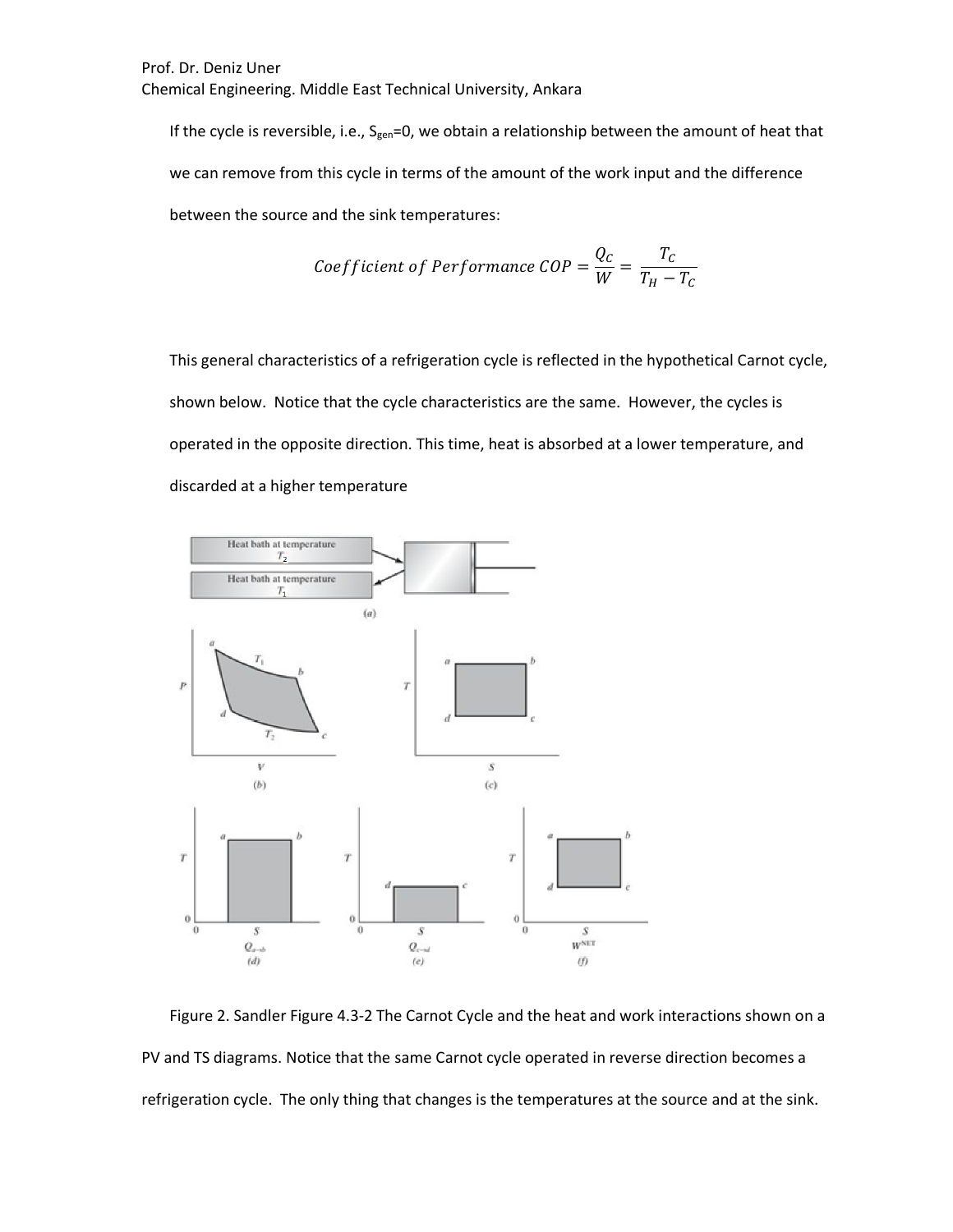The tables below summarize the states, and the changes during the processes between

these states.

| State |  |     |     |
|-------|--|-----|-----|
|       |  | v a | جرب |
|       |  | V h | J٢  |
|       |  |     | υ۲  |
|       |  | νc  | Jа  |

Let us walk through this process and its energy and entropy balances

For the closed system, an ideal gas in the cylinder, the overall energy balance simplifies to

$$
\frac{dU}{dt} = Q - P\frac{dV}{dt}
$$

This governing equation is used in all steps of the refrigeration cycle to estimate its heat and work interactions. The cycle is reversible, and we will use our previously derived expression for the entropy change of an ideal gas given below.

$$
\Delta S = n C_v \ln \left(\frac{T_2}{T_1}\right) + n R \ln \left(\frac{V_2}{V_1}\right)
$$

| Path              | ΔU              | Q                  | W                   | ΔS                                     |
|-------------------|-----------------|--------------------|---------------------|----------------------------------------|
| $d\rightarrow c$  |                 | $nRT_2ln(V_c/V_d)$ | $-nRT_2ln(V_c/V_d)$ | nRln $(V_c/V_d)$                       |
| $c \rightarrow b$ | $nC_v(T_1-T_2)$ | 0                  | $nC_v(T_1-T_2)$     | Ü                                      |
| $b \rightarrow a$ | O               | $nRT_1ln(V_a/V_b)$ | $-nRT_1ln(V_a/V_b)$ | nRIn (V <sub>a</sub> /V <sub>b</sub> ) |
| $a \rightarrow d$ | $nC_v(T_2-T_1)$ | 0                  | $nC_v(T_2-T_1)$     | O                                      |
| Overall cycle     | 0               | $-nR(T_2-T_1)$ In  | $nR(T_2-T_1)$ In    | 0                                      |
|                   |                 | $(V_a/V_b)$        | $(V_a/V_b)$         |                                        |

For the overall cycle  $\Delta S=0=$  nR ln (V<sub>c</sub>/V<sub>d</sub>)+ nRln (V<sub>a</sub>/V<sub>b</sub>)=0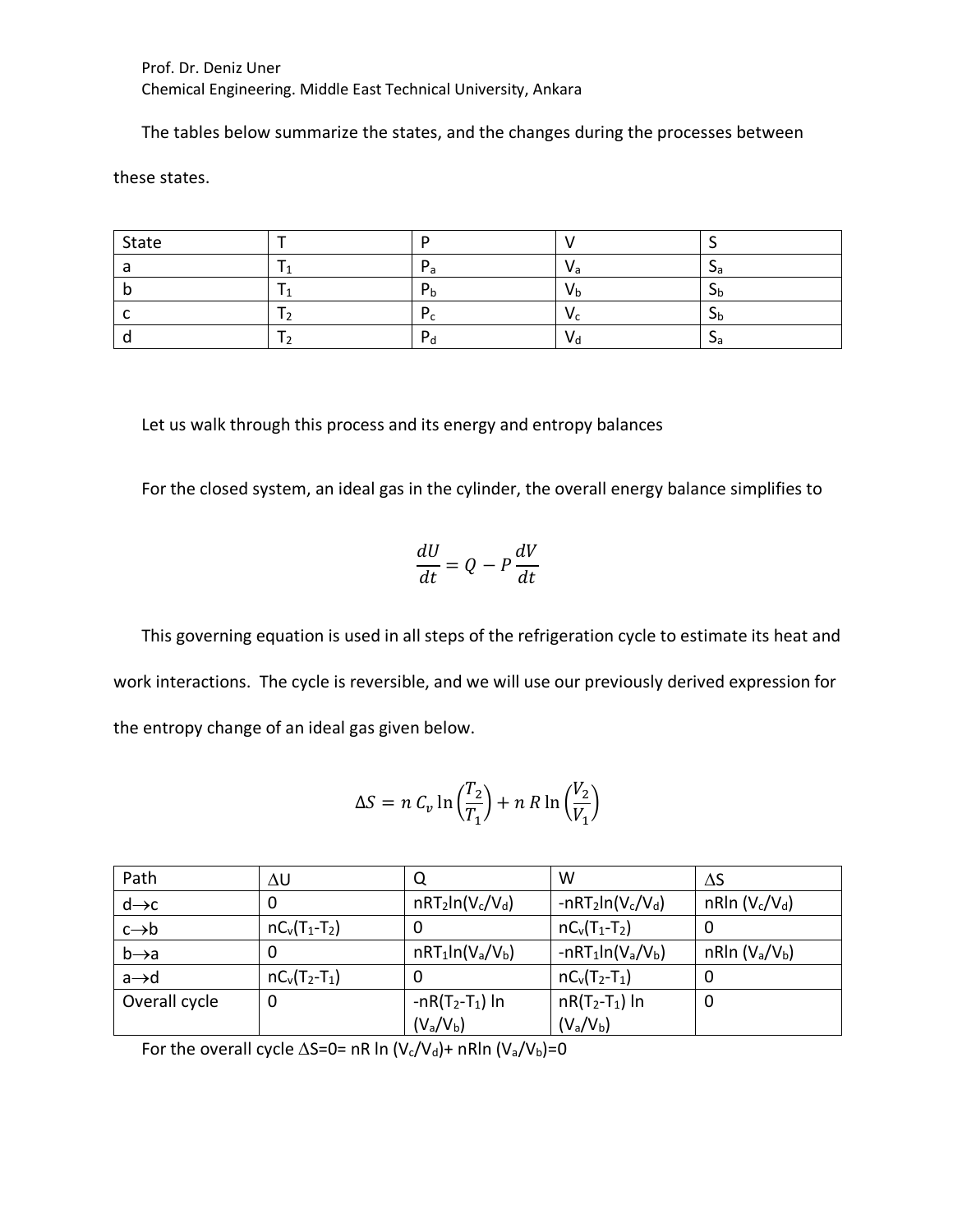$Q_{\text{overall}} = nRT_2\ln(V_c/V_d) + nRT_1\ln(V_a/V_b)$ 

 $ln(V_a/V_b)$ =- ln (V<sub>c</sub>/V<sub>d</sub>); Q<sub>overall</sub>=nR(T<sub>2</sub>-T<sub>1</sub>) ln (V<sub>a</sub>/V<sub>b</sub>);

W<sub>overall</sub>=-Q<sub>overall</sub> such that the substitution yields

 $\textsf{COP} = Q_c/W_{\text{net}} = \frac{T_C}{T_H - T_C}$ 

This expression is known as the Carnot refrigeration cycle coefficient of performance. Similar to the Carnot power cycle efficiency, the coefficient of performance is a very important identifier about the refrigeration cycle performances.

# *The Rankine Refrigeration Cycle*

The general perspectives of the refrigeration cycle we discussed so far will prevail here also. We will have a low temperature source, a high temperature sink and while heat flows from cold to hot, we need to do work. Now let us remember the thermodynamic landscape, we have four different independent variables, as seen in the sketch on the right side, P,V, T,S. In the Carnot cycle we have navigated in the T, S domain of the processes. The Carnot cycle followed a route with constant T, constant S, constant T, constant S, in other words, TSTS sequence. Now we will analyze a PSPS cycle, the Rankine refrigeration cycle. The Rankine Refrigeration Cycle has the following features:

- I. Reversible adiabatic, i.e. isentropic expansion, S
- II. Constant pressure condensation, P
- III. Reversible adiabatic, i.e. isentropic compression, S
- IV. Constant pressure evaporation, P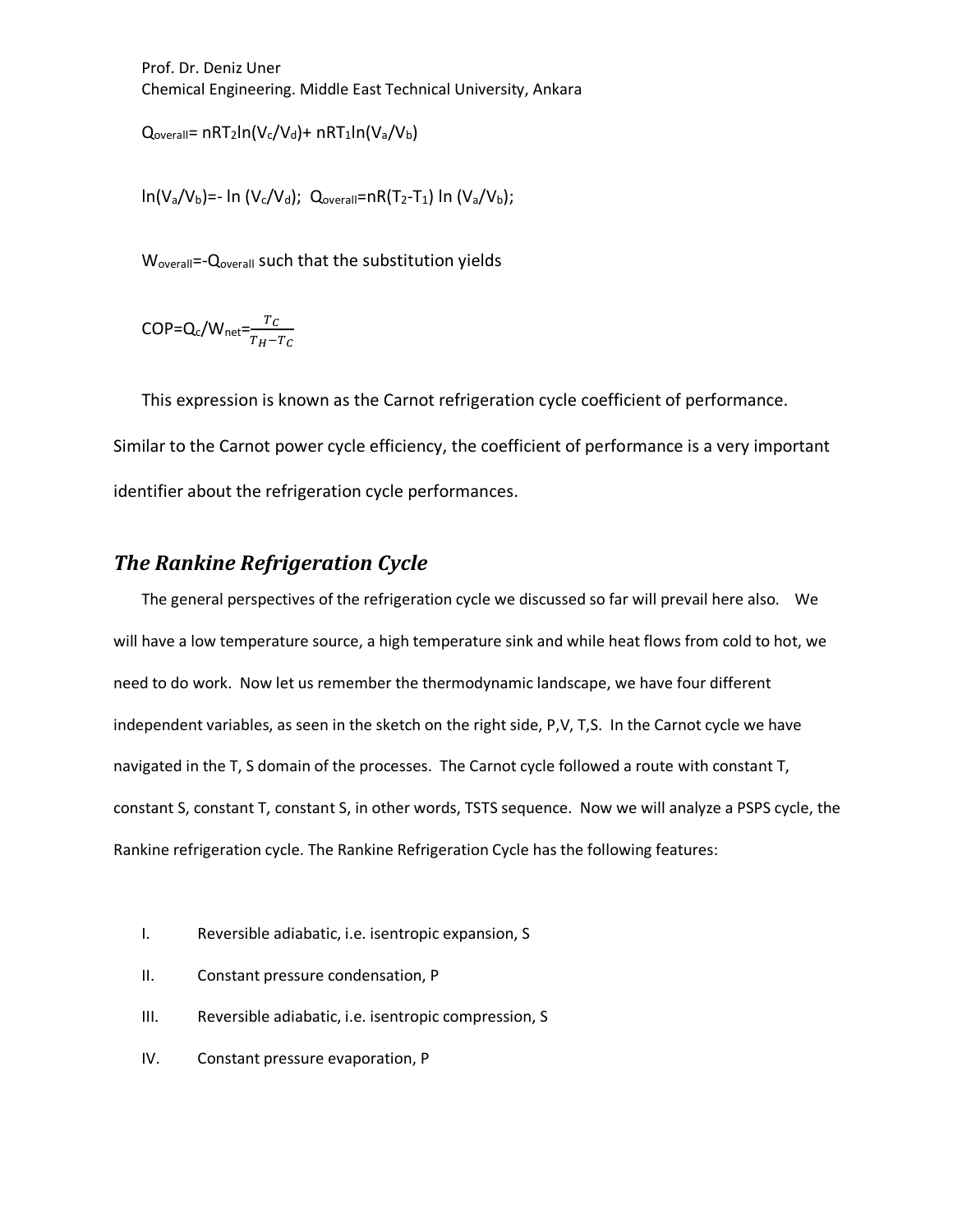

Figure 3. (this is FIGURE 5.2-3 in Sandler) Rankine refrigeration cycle

In the figure shown above the flow chart of a Rankine refrigeration cycle is summarized. Now we will analyze they cycle step by step.

I. System is selected around the expansion turbine, i.e. between points 1 and 2. The turbine operates adiabatically and reversibly (Self test: Why do we make such approximations?).The energy balance around this system simplifies to

$$
0 = \dot{m} \big( \hat{H}_{in} - \hat{H}_{out} \big) + \dot{W}_{shaff}
$$

Or,

$$
\dot{W}_{turbine} = \dot{m} \big( \hat{H}_2 - \hat{H}_1 \big)
$$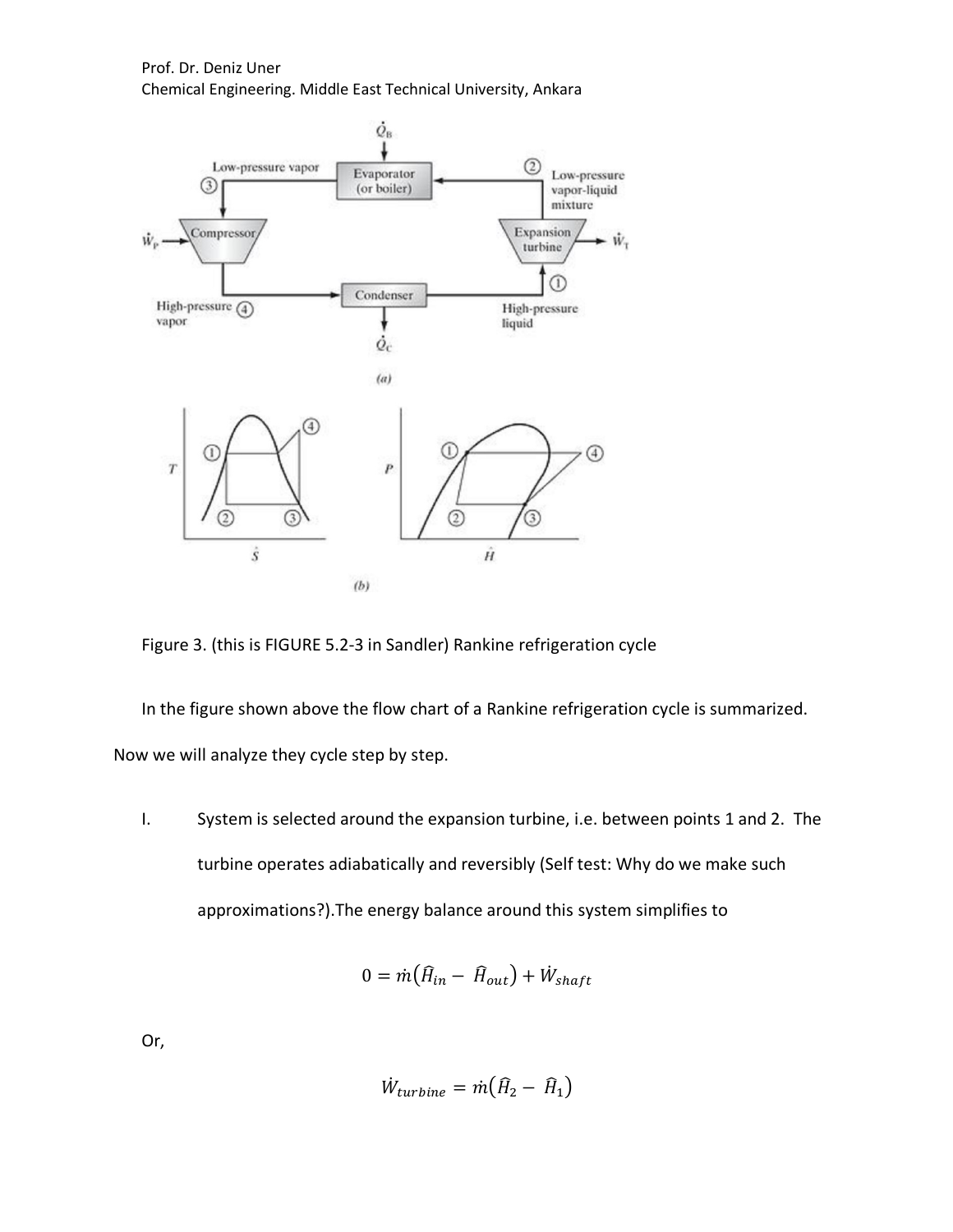II. System is selected around the evaporator (or boiler)

$$
0 = \dot{m} \big( \hat{H}_{in} - \hat{H}_{out} \big) + \dot{Q}_{boiler}
$$

Or,

$$
\dot{Q}_{boiler} = \dot{m} \big( \hat{H}_3 - \hat{H}_2 \big)
$$

III. System is selected around the compressor, i.e. between points 3 and 4. The compressor operates adiabatically and reversibly (Self test: Why do we make such approximations?)

$$
0 = \dot{m} \big( \hat{H}_{in} - \hat{H}_{out} \big) + \dot{W}_{shapt}
$$

Or,

$$
\dot{W}_{compressor} = \dot{m} \big( \hat{H}_4 - \hat{H}_3 \big)
$$

IV. The system is selected around the condenser.

$$
0 = \dot{m} \big( \hat{H}_{in} - \hat{H}_{out} \big) + \dot{Q}_{boiler}
$$

Or,

$$
\dot{Q}_{condenser} = \dot{m} \big( \hat{H}_1 - \hat{H}_4 \big)
$$

If we can determine the states of the refrigeration fluid at the given process points of 1,2,3, and 4 we can determine the quantitative amounts of heat, net work and the coefficient of performance of the cycle.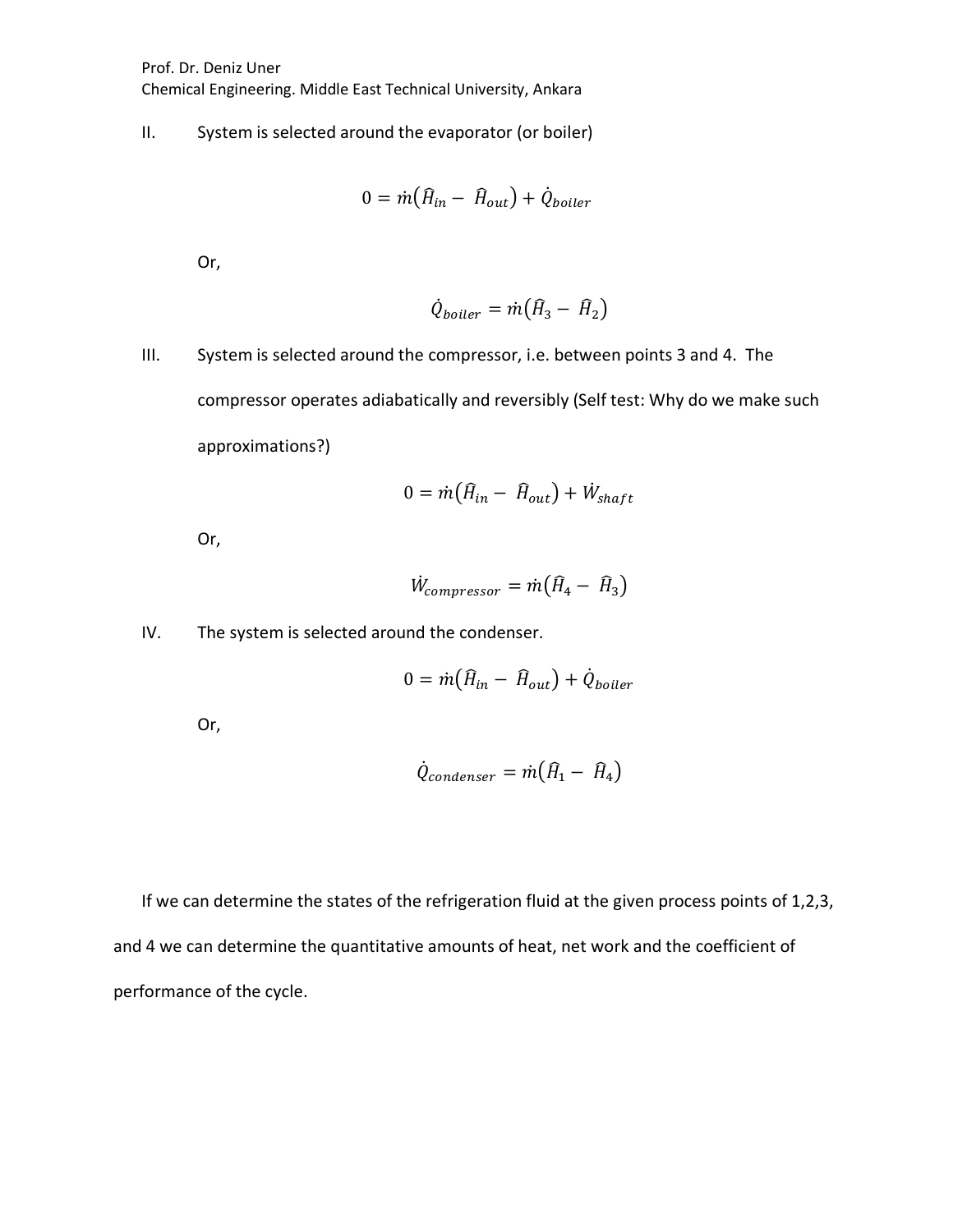# *The refrigeration fluid*

Those of you curious about the history of the refrigeration fluid, should read about the chlorofluorocarbons and their impact on the arctic ozone layers. These fluids were designed to be stable and their stability nearly destroyed Earth's protective ozone layer. Currently, HFC family of refrigerants are in use. We will base our design on HFC-134a, which is also the refrigeration fluid that is circulating in the refrigerator in your own kitchen. These fluids were designed to have certain physical properties: Their atmospheric boiling point should be close to -17 °C (are you curious about the reason?). Also, in order to be able to discard the heat to warm environments, the saturation pressure at around 50 °C should be moderate (again are you curious about the reason?).



Figure 4. The PH diagram of HFC 134a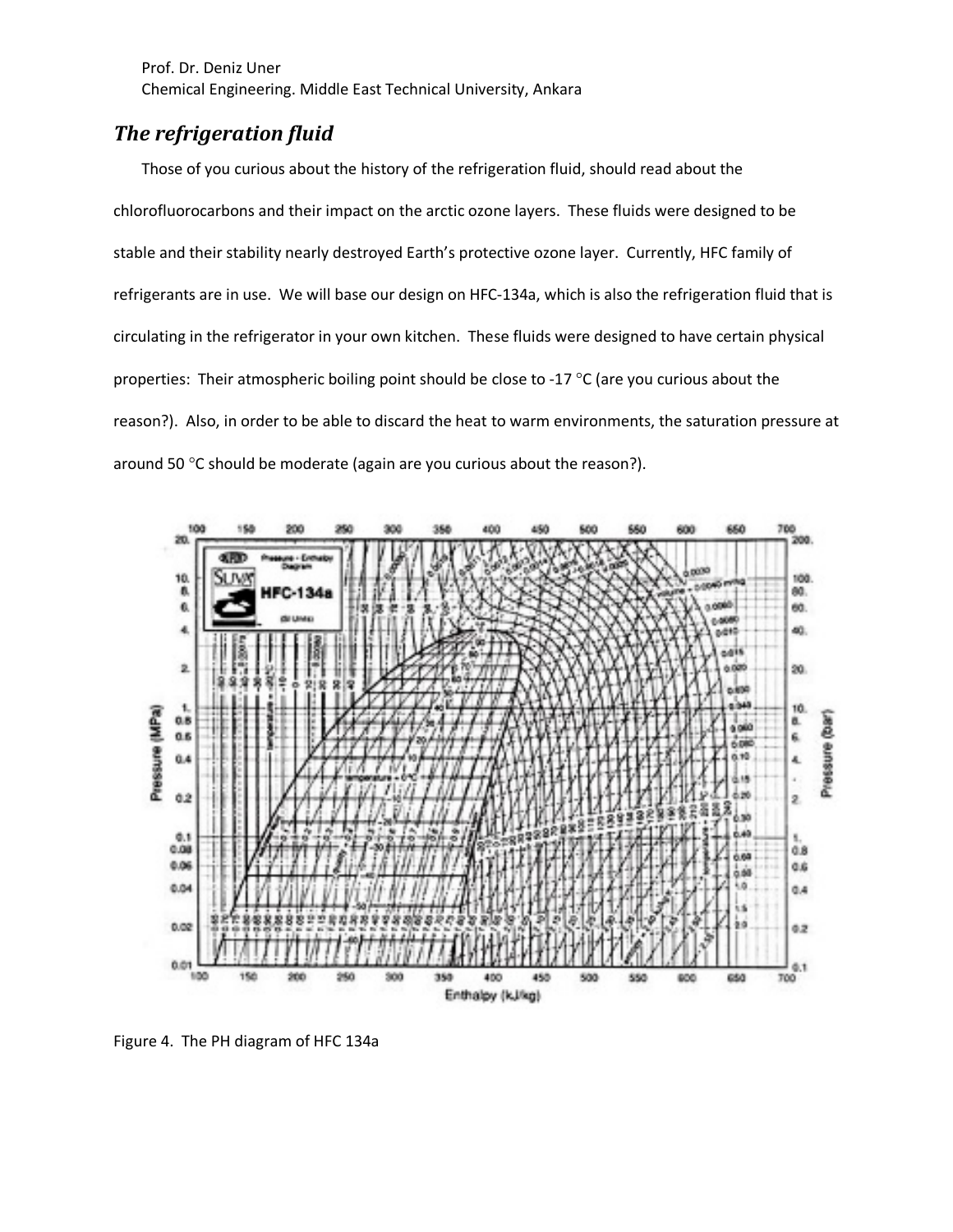# *Design a Refrigeration Cycle*

Now we will design our own refrigeration cycle by selecting our own temperatures and pressures for this process. We will need the limits of refrigeration. Do we design a freezer, an air conditioner or a beverage cooler for food courts.

### *Design a refrigerator with a freezer*

The coldest point of the refrigerator is its freezer. Our cycle will absorb heat from the freezer. The heat absorption is done by evaporating the refrigeration fluid at the needed temperature. Most refrigerators have freezer temperatures of around -17 °C (why?). The heat is discarded to the room, therefore the condenser should operate at around 50 °C in order to be able to discard heat to a space in which the temperatures can get as high as 45 °C. Given these pieces of information, and a knowledge of the refrigeration fluid, HFC 134a, it is possible to generate a navigation space in the thermodynamic landscape.

You are going to fill the table below, by reading from the relevant information from the PH diagram of HFC 134a shown above.

| State | $T(^{\circ}C)$ | P | Ĥ | â |
|-------|----------------|---|---|---|
|       |                |   |   |   |
| ำ     |                |   |   |   |
| 3     |                |   |   |   |
| 4     |                |   |   |   |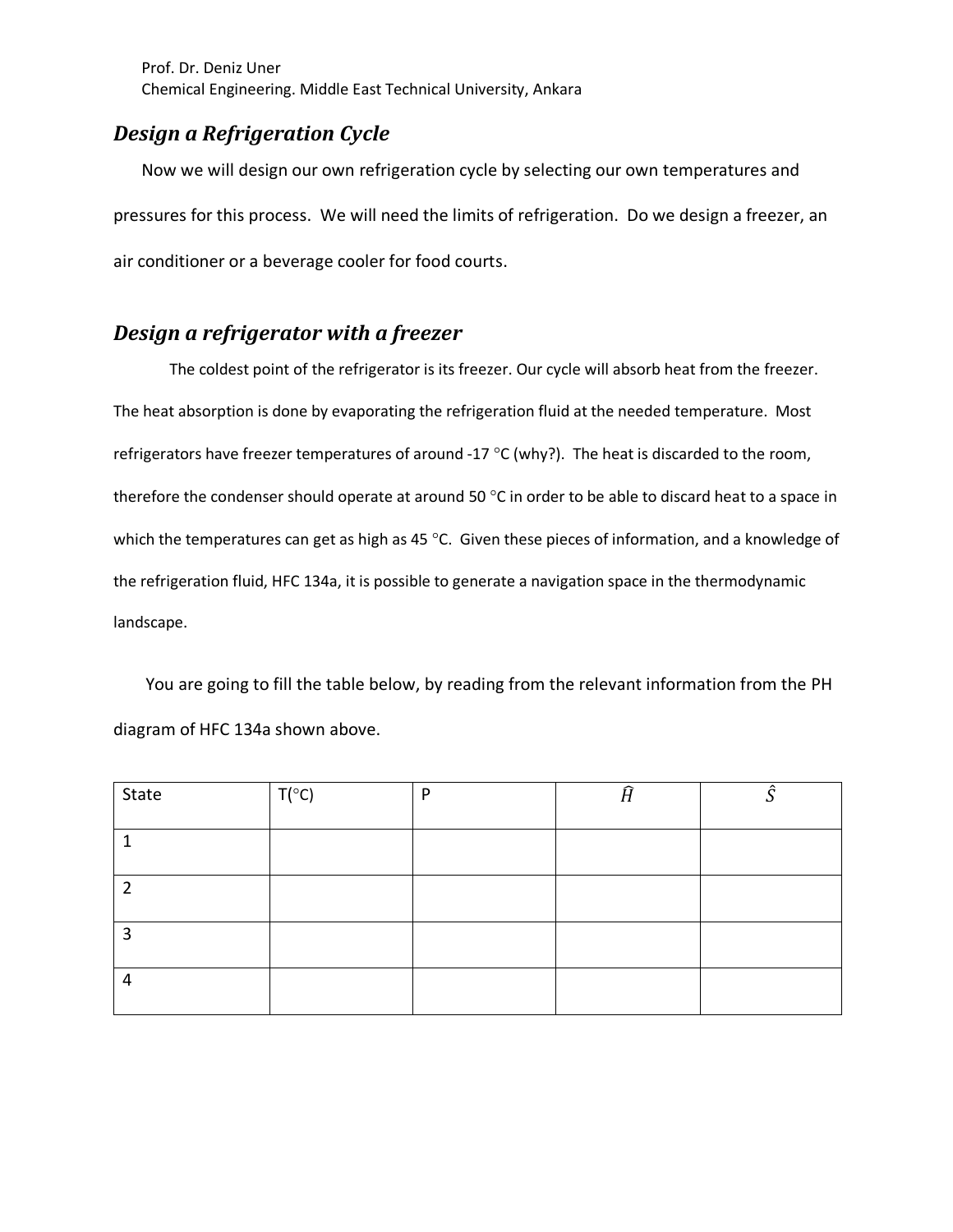Now fill this table with the information you collected and using the energy and entropy

balances.

| Process unit  | $\Delta H$ | Q | W | $\Delta S$ |
|---------------|------------|---|---|------------|
| The Turbine   |            |   |   |            |
|               |            |   |   |            |
| <b>Boiler</b> |            |   |   |            |
|               |            |   |   |            |
| Compressor    |            |   |   |            |
| Condenser     |            |   |   |            |
| Overall cycle |            |   |   |            |

After filling the table with the relevant information and performing the necessary

calculations, determine the cycle coefficient of performance.

Coefficient of performance  $=Q_{\text{cold}}/W_{\text{net}}$ 

Compare this efficiency with that of the Carnot refrigeration cycle coefficient of

performance. Make sure to use absolute temperature scale. Then we will discuss our results.

COP for Carnot= $\frac{T_H - T_C}{T}$  $\frac{T_{c}}{T_{c}}$ 

# *The vapor compression refrigeration cycle*

This cycle is the simpler version of the Rankine refrigeration cycle. The turbine is replaced with a throttle valve at the expense of the recovered energy from the turbine. The flow chart and the cycle steps on a PH diagram is shown in Figure 5.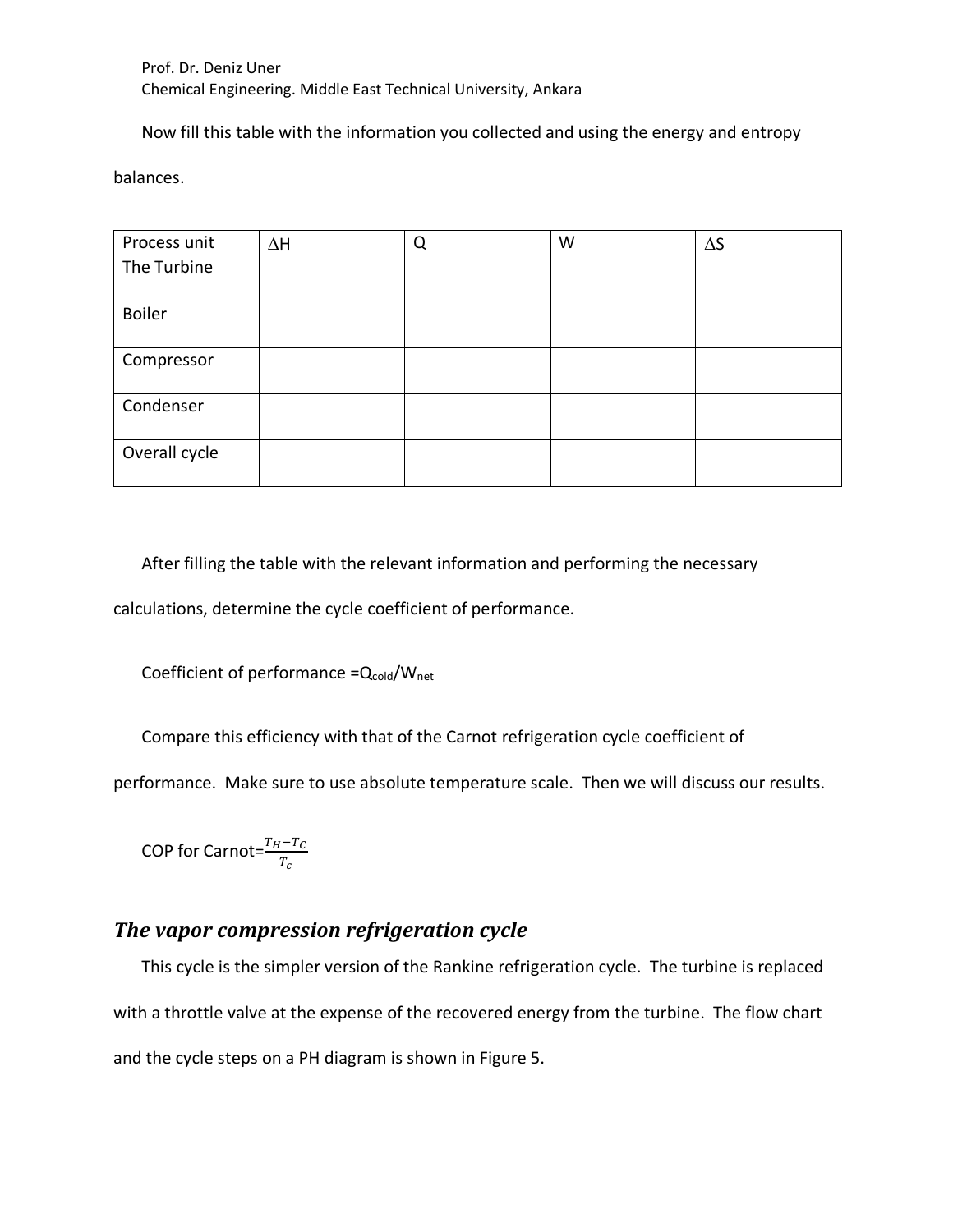

Figure 5. The vapor compression refrigeration cycle

This time, your responsibility is to repeat the same calculations, around the same temperatures, for the vapor compression refrigeration cycle.

You are going to fill the table below, by reading the relevant information from the PH diagram of HFC 134a shown above.

| State | $T(^{\circ}C)$ | D | n | Â |
|-------|----------------|---|---|---|
|       |                |   |   |   |
| ำ     |                |   |   |   |
| 3     |                |   |   |   |
| 4     |                |   |   |   |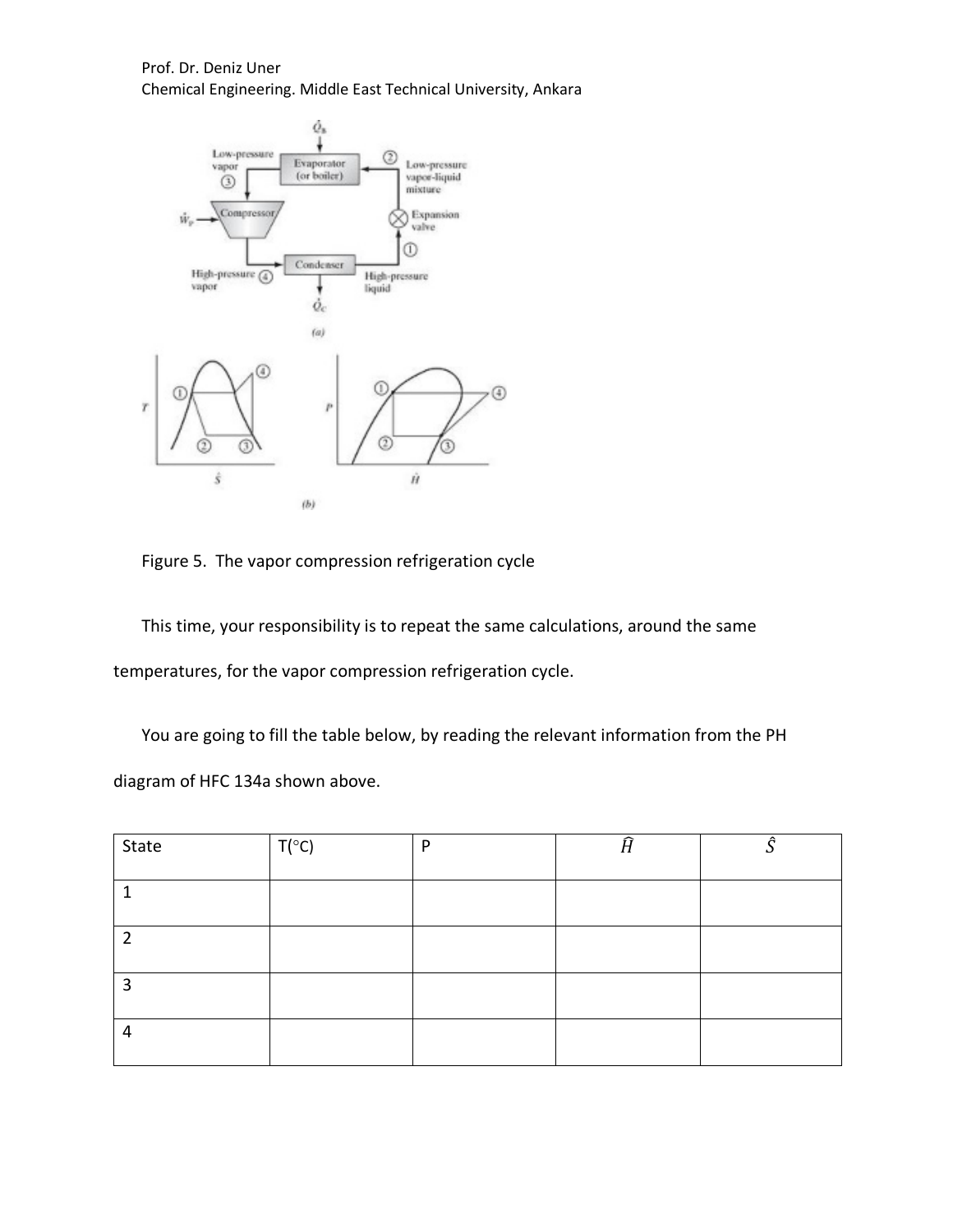Now fill this table with the information you collected and using the energy and entropy

balances.

| Process unit  | $\Delta H$ | Q | W | $\Delta S$ |
|---------------|------------|---|---|------------|
| The Turbine   |            |   |   |            |
|               |            |   |   |            |
| <b>Boiler</b> |            |   |   |            |
|               |            |   |   |            |
| Compressor    |            |   |   |            |
| Condenser     |            |   |   |            |
| Overall cycle |            |   |   |            |

After filling the table with the relevant information and performing the necessary

calculations, determine the cycle coefficient of performance.

Coefficient of performance = $Q_{\text{cold}}/W_{\text{net}}$ 

# *Calculate*

- 1. An air conditioner is designed to cool the rooms in Antalya. You are the engineer to select the cycle type, (Rankine or VCRC) select the air conditioner operating temperatures, ie Tc and Th, and estimate the capacity of the air conditioner that will provide a comfort zone in a room of 5mx5mx3 m.
- 2. This time your assignment is to choose the freezer for a meat packaging plant. Choose the temperature of the freezer, and determine the capacity of the cycle for a cold room that is about 30  $m^2$ . How much electrical energy will be consumed as a result?